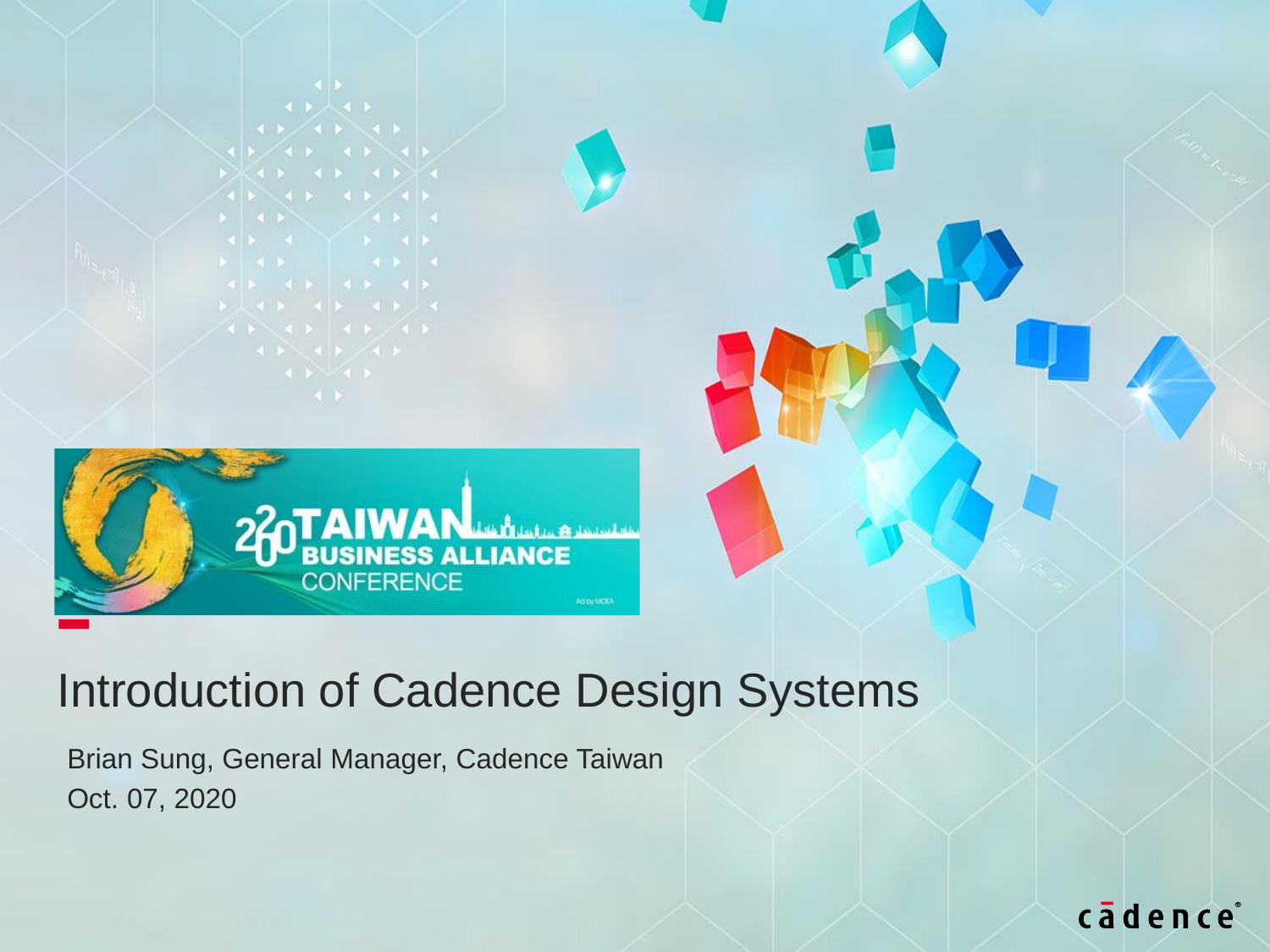## Cadence at a Glance



Computational technology for designing today's electronic systems

Founded in 1988 by the merger of SDA Systems and ECAD, Inc.

**Lip-Bu Tan, CEO**

*Nasdaq: CDNS; S&P 500 and Nasdaq 100 indexes*



Source: Cadence Earnings Press Release, July 2020

[https://www.cadence.com/en\\_US/home/company/newsroom/press-releases/pr-ir/2020/cadence-reports-second-quarter-2020-financial-results.html](https://www.cadence.com/en_US/home/company/newsroom/press-releases/pr-ir/2020/cadence-reports-second-quarter-2020-financial-results.html)

#### cādence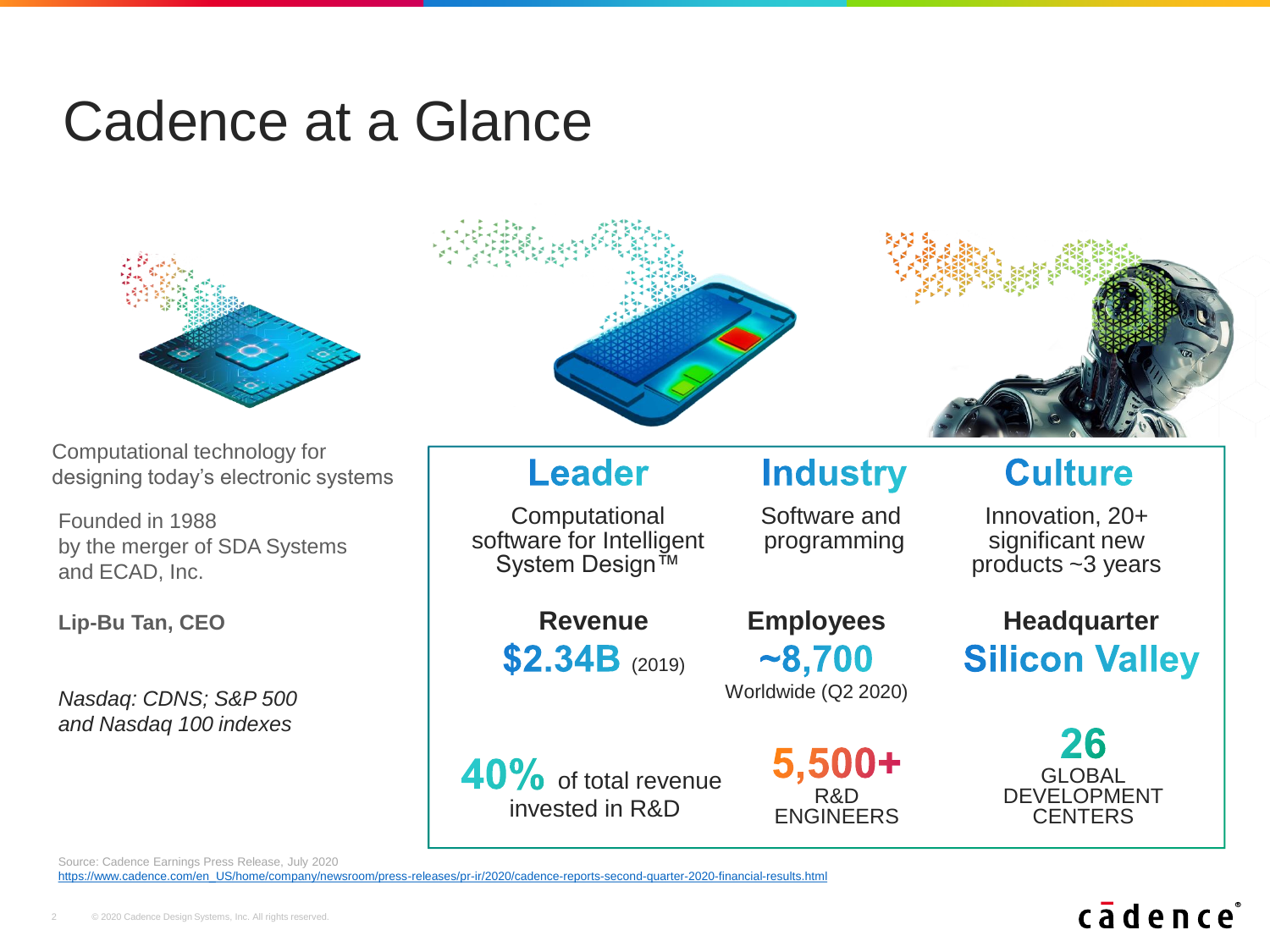## Cadence Operation and Investment in Taiwan

- Establish R&D and operation teams in Taiwan 34 years ago supporting over 350 leading IC and semiconductor companies in Taiwan.
- With 2 sites (Hsinchu and Taipei) and around **450+** employees now
	- All Cadence global R&D business groups have teams in Taiwan.
	- Significant growth of 88% employees over the past five years and continue to grow in Taiwan.
- Recognized by Great Place to Work® for One of the **Top 10 Best Workplace in Taiwan 2020**.



**Significant growth of 88% in the past 5 years in Taiwan teams.**



#### cadence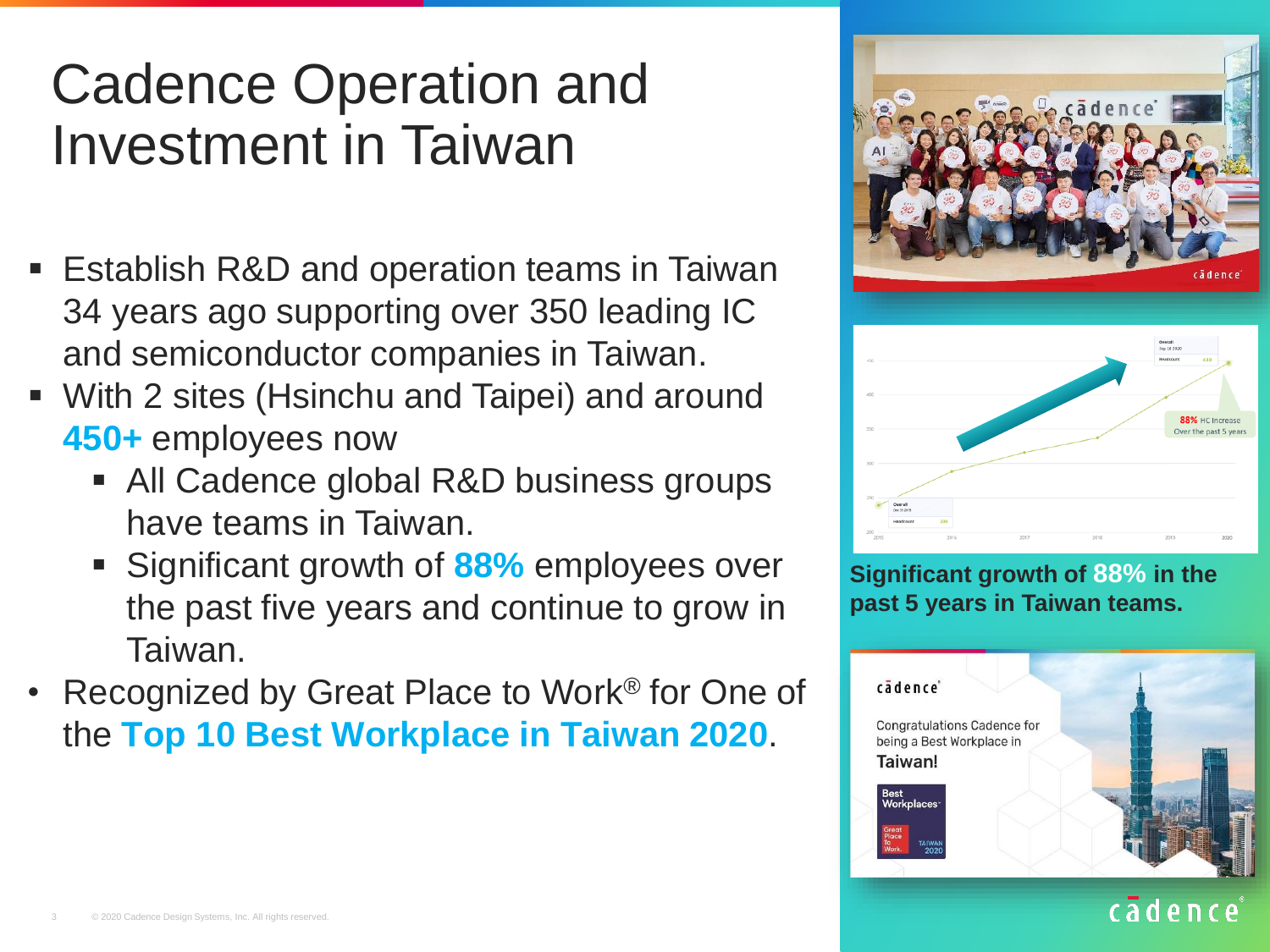### Cadence Continuous Talent Cultivation in Taiwan